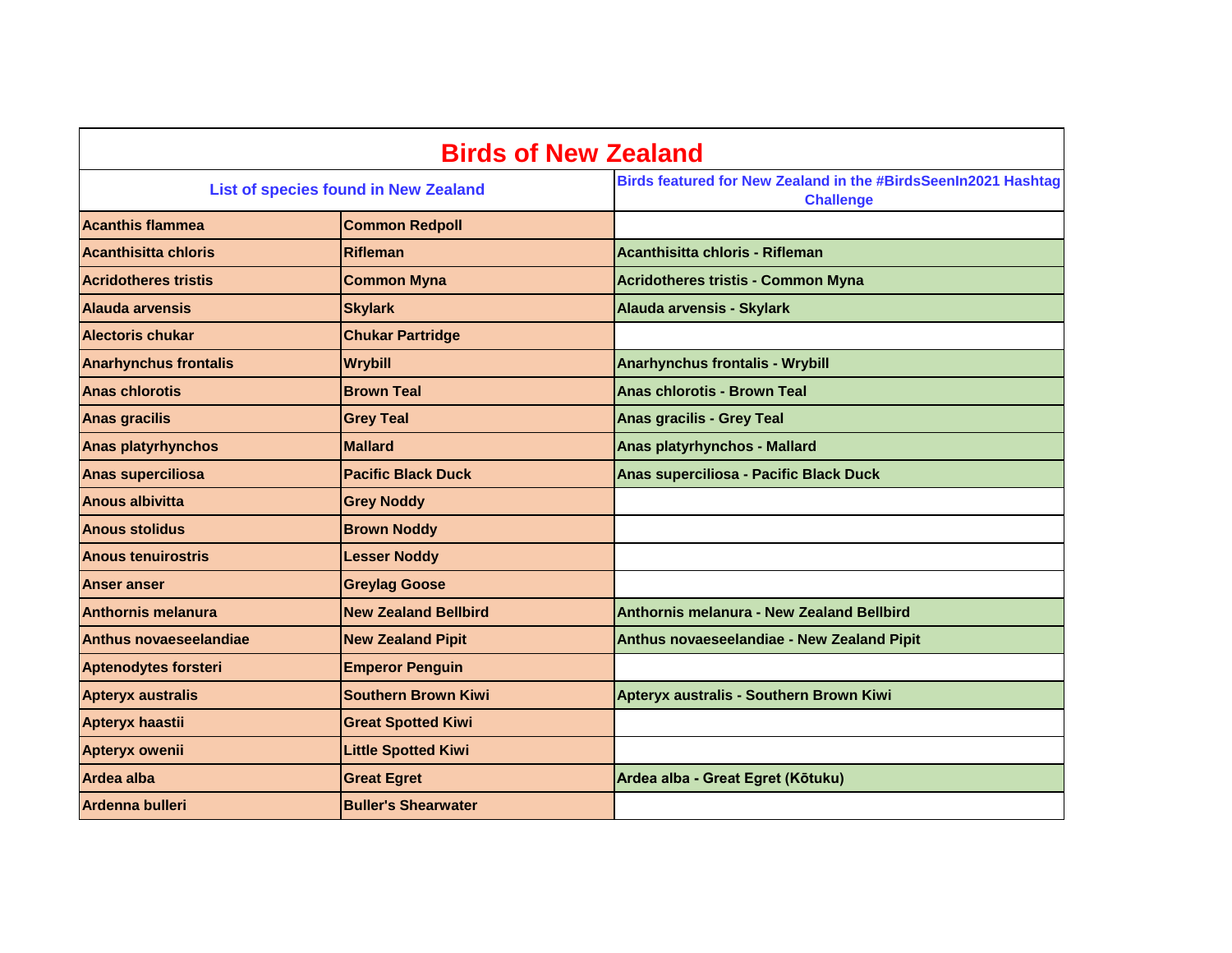| <b>Ardenna carneipes</b>        | <b>Flesh-footed Shearwater</b>  |                                                            |
|---------------------------------|---------------------------------|------------------------------------------------------------|
| Ardenna grisea                  | <b>Sooty Shearwater</b>         |                                                            |
| Ardenna pacifica                | <b>Wedge-tailed Shearwater</b>  |                                                            |
| <b>Ardenna tenuirostris</b>     | <b>Short-tailed Shearwater</b>  |                                                            |
| Arenaria interpres              | <b>Ruddy Turnstone</b>          |                                                            |
| Athene noctua                   | <b>Little Owl</b>               | Athene noctua - Little Owl                                 |
| Aythya novaeseelandiae          | <b>New Zealand Scaup</b>        | Aythya novaeseelandiae - New Zealand Scaup                 |
| <b>Botaurus poiciloptilus</b>   | <b>Australasian Bittern</b>     |                                                            |
| <b>Branta canadensis</b>        | <b>Canada Goose</b>             | <b>Branta canadensis - Canada Goose</b>                    |
| <b>Bubulcus coromandus</b>      | <b>Eastern Cattle Egret</b>     |                                                            |
| Cacatua galerita                | <b>Sulphur-crested Cockatoo</b> |                                                            |
| <b>Calidris canutus</b>         | <b>Red Knot</b>                 |                                                            |
| <b>Calidris ferruginea</b>      | <b>Curlew Sandpiper</b>         |                                                            |
| <b>Calidris ruficollis</b>      | <b>Red-necked Stint</b>         |                                                            |
| <b>Callaeas wilsoni</b>         | <b>North Island Kokako</b>      |                                                            |
| Callipepla californica          | <b>California Quail</b>         | Callipepla californica - California Quail                  |
| <b>Carduelis carduelis</b>      | <b>European Goldfinch</b>       | Carduelis carduelis - European Goldfinch                   |
| <b>Charadrius bicinctus</b>     | <b>Double-banded Plover</b>     | <b>Charadrius bicinctus - Double-banded Plover</b>         |
| <b>Charadrius obscurus</b>      | <b>New Zealand Plover</b>       | <b>Charadrius obscurus - New Zealand Plover</b>            |
| <b>Chlidonias albostriatus</b>  | <b>Black-fronted Tern</b>       | <b>Chlidonias albostriatus - Black-fronted Tern</b>        |
| <b>Chloris chloris</b>          | <b>European Greenfinch</b>      | <b>Chloris chloris - European Greenfinch</b>               |
| <b>Chroicocephalus bulleri</b>  | <b>Black-billed Gull</b>        | Chroicocephalus bulleri - Black-billed Gull                |
| Chroicocephalus novaehollandiae | <b>Silver Gull</b>              | Chroicocephalus novaehollandiae - Silver (Red-billed) Gull |
| <b>Chrysococcyx lucidus</b>     | <b>Shining Bronze Cuckoo</b>    | <b>Chrysococcyx lucidus - Shining Bronze Cuckoo</b>        |
| <b>Circus approximans</b>       | <b>Swamp Harrier</b>            | Circus approximans - Swamp Harrier (Kāhu)                  |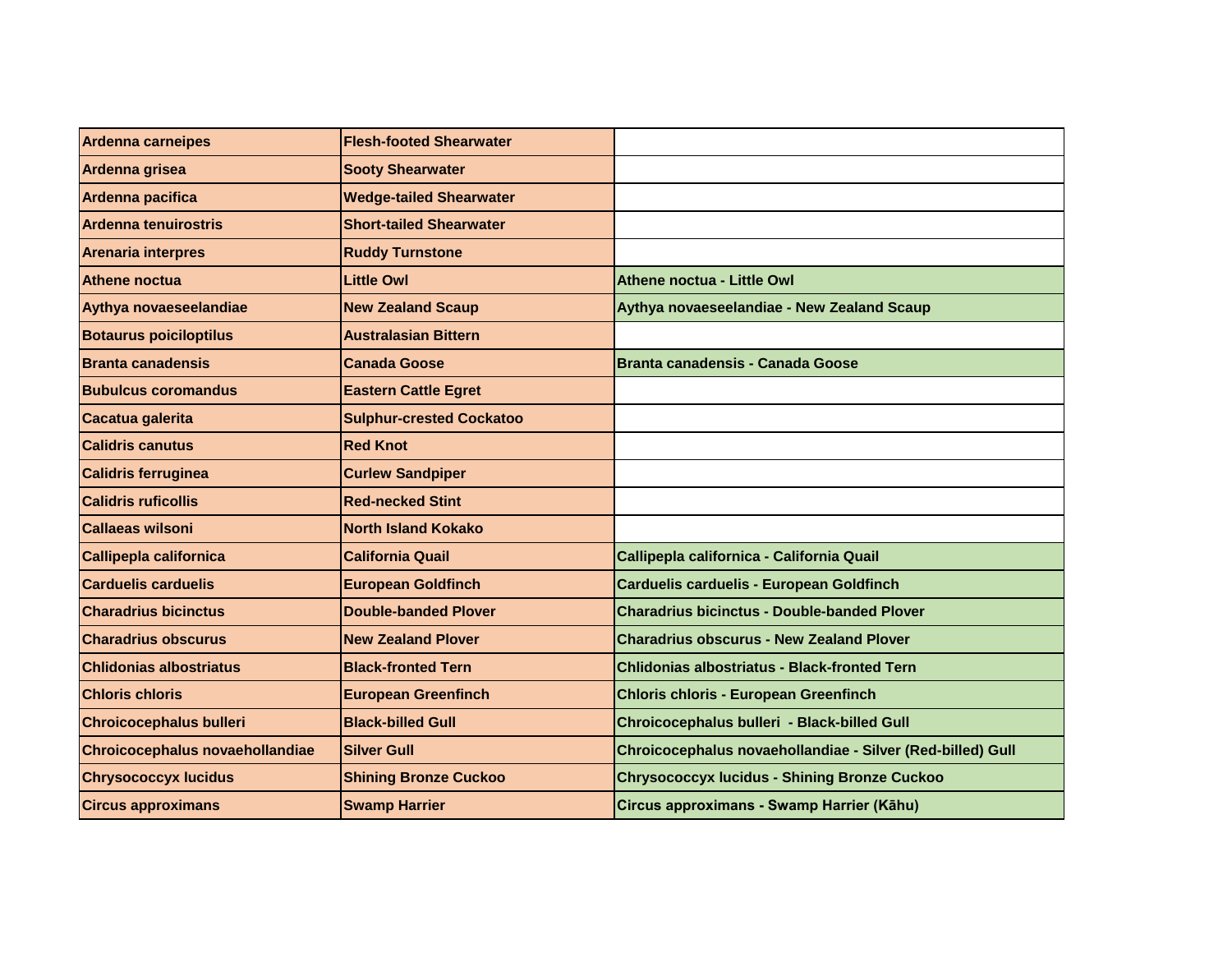| Coenocorypha barrierensis     | <b>North Island Snipe</b>          |                                                     |
|-------------------------------|------------------------------------|-----------------------------------------------------|
| Coenocorypha iredalei         | <b>South Island Snipe</b>          |                                                     |
| Coenocorypha pusilla          | <b>Chatham Snipe</b>               |                                                     |
| Columba livia                 | <b>Rock Dove</b>                   | Columba livia - Rock Dove (Feral Pigeon)            |
| <b>Corvus frugilegus</b>      | <b>Rook</b>                        |                                                     |
| <b>Cyanoramphus auriceps</b>  | <b>Yellow-crowned Parakeet</b>     |                                                     |
| <b>Cyanoramphus malherbi</b>  | <b>Malherbe's Parakeet</b>         | Cyanoramphus malherbi - Malherbe's Parakeet         |
| Cyanoramphus novaezelandiae   | <b>Red-crowned Parakeet</b>        | Cyanoramphus novaezelandiae - Red-crowned Parakeet  |
| <b>Cyanoramphus unicolor</b>  | <b>Antipodes Parakeet</b>          |                                                     |
| <b>Cygnus atratus</b>         | <b>Black Swan</b>                  | Cygnus atratus - Black Swan                         |
| <b>Cygnus olor</b>            | <b>Mute Swan</b>                   |                                                     |
| <b>Daption capense</b>        | <b>Cape Petrel</b>                 | <b>Daption capense - Cape Petrel</b>                |
| <b>Diomedea antipodensis</b>  | <b>Antipodean Albatross</b>        | Diomedea antipodensis - Antipodean Albatross        |
| Diomedea epomophora           | <b>Southern Royal Albatross</b>    |                                                     |
| Diomedea exulans              | <b>Wandering Albatross</b>         |                                                     |
| <b>Ducula pacifica</b>        | <b>Pacific Imperial Pigeon</b>     | Ducula pacifica - Pacific Imperial Pigeon           |
| Egretta garzetta              | <b>Little Egret</b>                | Egretta garzetta - Little Egret                     |
| Egretta novaehollandiae       | <b>White-faced Heron</b>           | Egretta novaehollandiae - White-faced Heron         |
| <b>Egretta sacra</b>          | <b>Pacific Reef Heron</b>          | Egretta sacra - Pacific Reef Heron                  |
| <b>Elseyornis melanops</b>    | <b>Black-fronted Dotterel</b>      | <b>Elseyornis melanops - Black-fronted Dotterel</b> |
| <b>Emberiza cirlus</b>        | <b>Cirl Bunting</b>                |                                                     |
| <b>Emberiza citrinella</b>    | Yellowhammer                       | Emberiza citrinella - Yellowhammer                  |
| <b>Eudyptes chrysocome</b>    | <b>Southern Rockhopper Penguin</b> |                                                     |
| <b>Eudyptes pachyrhynchus</b> | <b>Fiordland Penguin</b>           | Eudyptes pachyrhynchus - Fiordland Penguin          |
| <b>Eudyptes robustus</b>      | <b>Snares Penguin</b>              |                                                     |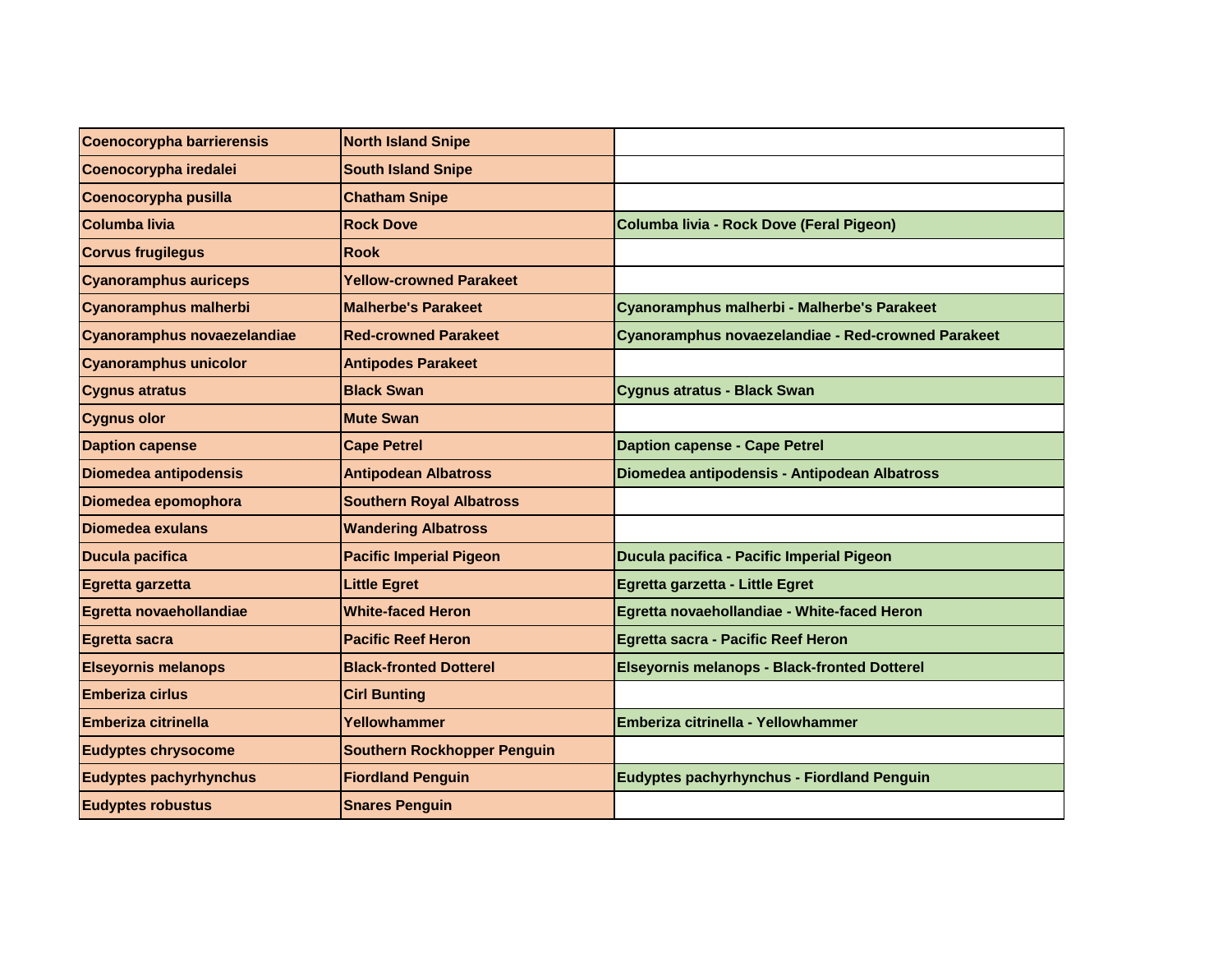| Eudyptes sclateri                  | <b>Erect-crested Penguin</b>      |                                                         |
|------------------------------------|-----------------------------------|---------------------------------------------------------|
| Eudyptula minor                    | <b>Little Blue Penguin</b>        | Eudyptula minor - Little Blue Penguin                   |
| <b>Falco novaeseelandiae</b>       | <b>New Zealand Falcon</b>         | Falco novaeseelandiae - New Zealand Falcon              |
| <b>Fregetta tropica</b>            | <b>Black-bellied Storm Petrel</b> |                                                         |
| <b>Fringilla coelebs</b>           | <b>Common Chaffinch</b>           | Fringilla coelebs - Common Chaffinch                    |
| <b>Fulica atra</b>                 | <b>Eurasian Coot</b>              |                                                         |
| <b>Fulmarus glacialoides</b>       | <b>Southern Fulmar</b>            |                                                         |
| Gallirallus australis              | <b>Weka</b>                       |                                                         |
| Garrodia nereis                    | <b>Grey-backed Storm Petrel</b>   |                                                         |
| Gerygone albofrontata              | <b>Chatham Gerygone</b>           |                                                         |
| Gerygone igata                     | <b>Grey Greygone</b>              | Gerygone igata - Grey Greygone (Riroriro)               |
| <b>Gygis alba</b>                  | <b>White Tern</b>                 | <b>Gygis alba - White Tern</b>                          |
| <b>Gymnorhina tibicen</b>          | <b>Australian Magpie</b>          | Gymnorhina tibicen - Australian Magpie                  |
| <b>Haematopus chathamensis</b>     | <b>Chatham Oystercatcher</b>      |                                                         |
| <b>Haematopus finschi</b>          | <b>South Island Oystercatcher</b> | Haematopus finschi - South Island Oystercatcher         |
| <b>Haematopus unicolor</b>         | <b>Variable Oystercatcher</b>     | Haematopus unicolor - Variable Oystercatcher            |
| Hemiphaga novaeseelandiae          | <b>New Zealand Pigeon</b>         | Hemiphaga novaeseelandiae - New Zealand Pigeon (Kereru) |
| <b>Himantopus leucocephalus</b>    | <b>Pied Stilt</b>                 | Himantopus leucocephalus - Pied Stilt                   |
| Himantopus novaezelandiae          | <b>Black Stilt</b>                | Himantopus novaezelandiae - Black Stilt                 |
| <b>Hirundo neoxena</b>             | <b>Welcome Swallow</b>            | Hirundo neoxena - Welcome Swallow                       |
| <b>Hydroprogne caspia</b>          | <b>Caspian Tern</b>               | Hydroprogne caspia - Caspian Tern                       |
| <b>Hymenolaimus malacorhynchos</b> | <b>Blue Duck</b>                  |                                                         |
| <b>Hypotaenidia philippensis</b>   | <b>Buff-banded Rail</b>           |                                                         |
| <b>Larus dominicanus</b>           | <b>Kelp Gull</b>                  | Larus dominicanus - Kelp (Black-backed) Gull            |
| Leucocarbo campbelli               | <b>Campbell Shag</b>              |                                                         |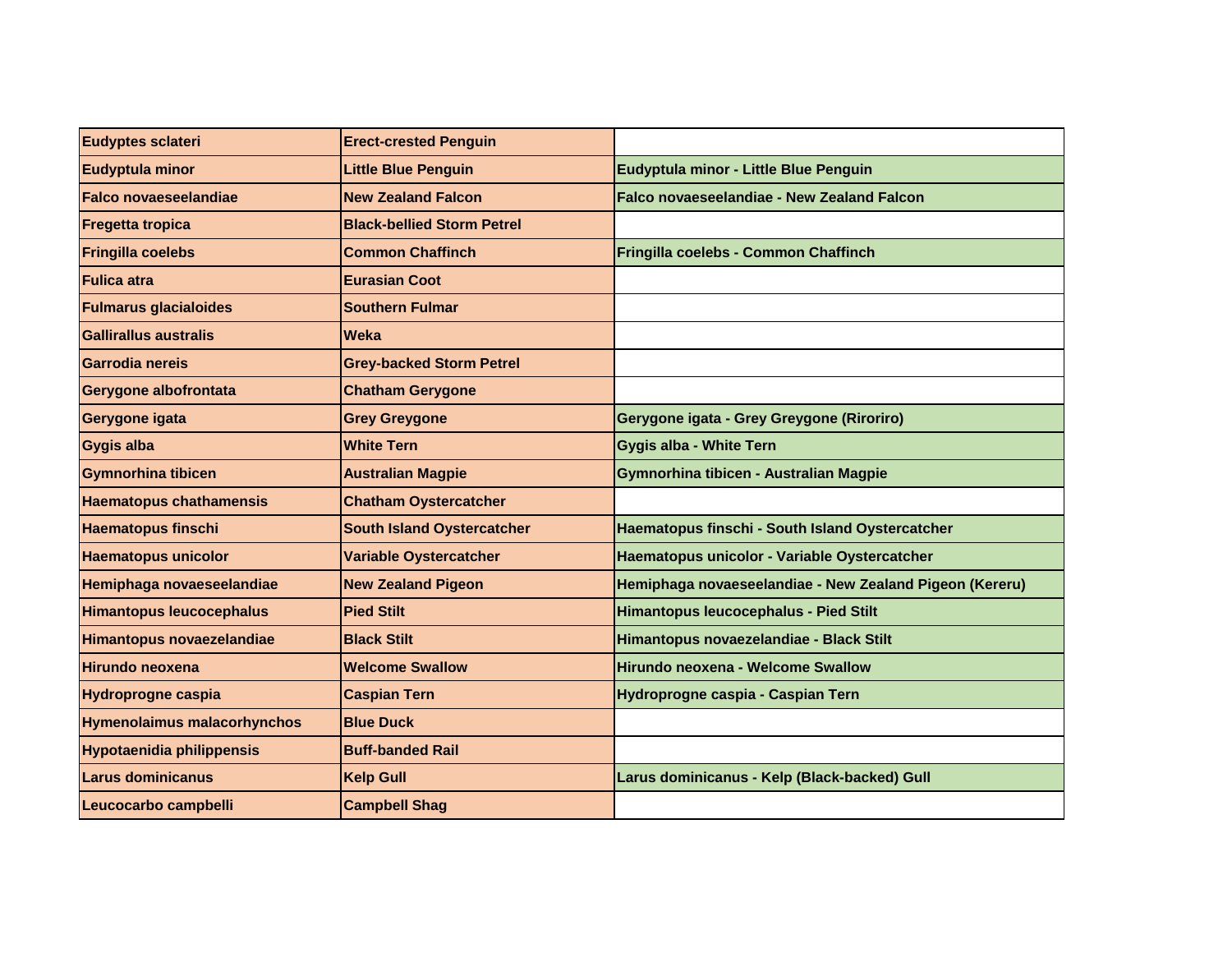| Leucocarbo carunculatus         | <b>New Zealand King Shag</b> |                                                   |
|---------------------------------|------------------------------|---------------------------------------------------|
| <b>Leucocarbo chalconotus</b>   | <b>Otago Shag</b>            |                                                   |
| Leucocarbo colensoi             | <b>Auckland Shag</b>         | Leucocarbo colensoi - Auckland Shag               |
| Leucocarbo onslowi              | <b>Chatham Shag</b>          |                                                   |
| Leucocarbo ranfurlyi            | <b>Bounty Shag</b>           |                                                   |
| Leucocarbo stewarti             | <b>Foveaux Shag</b>          | Leucocarbo stewarti - Foveaux Shag                |
| Lewinia muelleri                | <b>Auckland Rail</b>         |                                                   |
| Limosa lapponica                | <b>Bar-tailed Godwit</b>     | Limosa lapponica - Bar-tailed Godwit              |
| Limosa limosa                   | <b>Black-tailed Godwit</b>   | Limosa limosa - Black-tailed Godwit               |
| <b>Megadyptes antipodes</b>     | <b>Yellow-eyed Penguin</b>   | <b>Megadyptes antipodes - Yellow-eyed Penguin</b> |
| <b>Meleagris gallopavo</b>      | <b>Wild Turkey</b>           | Meleagris gallopavo - Wild Turkey                 |
| Microcarbo melanoleucos         | <b>Little Pied Cormorant</b> | Microcarbo melanoleucos - Little Pied Cormorant   |
| Mohoua albicilla                | <b>Whitehead</b>             | Mohoua albicilla - Whitehead/pōpokotea            |
| Mohoua novaeseelandiae          | <b>Pipipi</b>                |                                                   |
| Mohoua ochrocephala             | Yellowhead                   | Mohoua ochrocephala - Yellowhead                  |
| <b>Morus serrator</b>           | <b>Australasian Gannet</b>   | Morus serrator - Australasian Gannet              |
| <b>Nestor meridionalis</b>      | <b>New Zealand Kaka</b>      | <b>Nestor meridionalis - New Zealand Kaka</b>     |
| <b>Nestor notabilis</b>         | Kea                          | Nestor notabilis - Kea                            |
| Ninox novaeseelandiae           | <b>Morepork</b>              | Ninox novaeseelandiae - Morepork (Ruru)           |
| <b>Notiomystis cincta</b>       | <b>Stitchbird</b>            | Notiomystis cincta - Stitchbird (Hihi)            |
| Numenius madagascariensis       | <b>Far Eastern Curlew</b>    |                                                   |
| <b>Nycticorax caledonicus</b>   | <b>Nankeen Night Heron</b>   | Nycticorax caledonicus - Nankeen Night Heron      |
| <b>Oceanites oceanicus</b>      | <b>Wilson's Storm Petrel</b> |                                                   |
| <b>Onychoprion fuscatus</b>     | <b>Sooty Tern</b>            |                                                   |
| <b>Pachyptila crassirostris</b> | <b>Fulmar Prion</b>          |                                                   |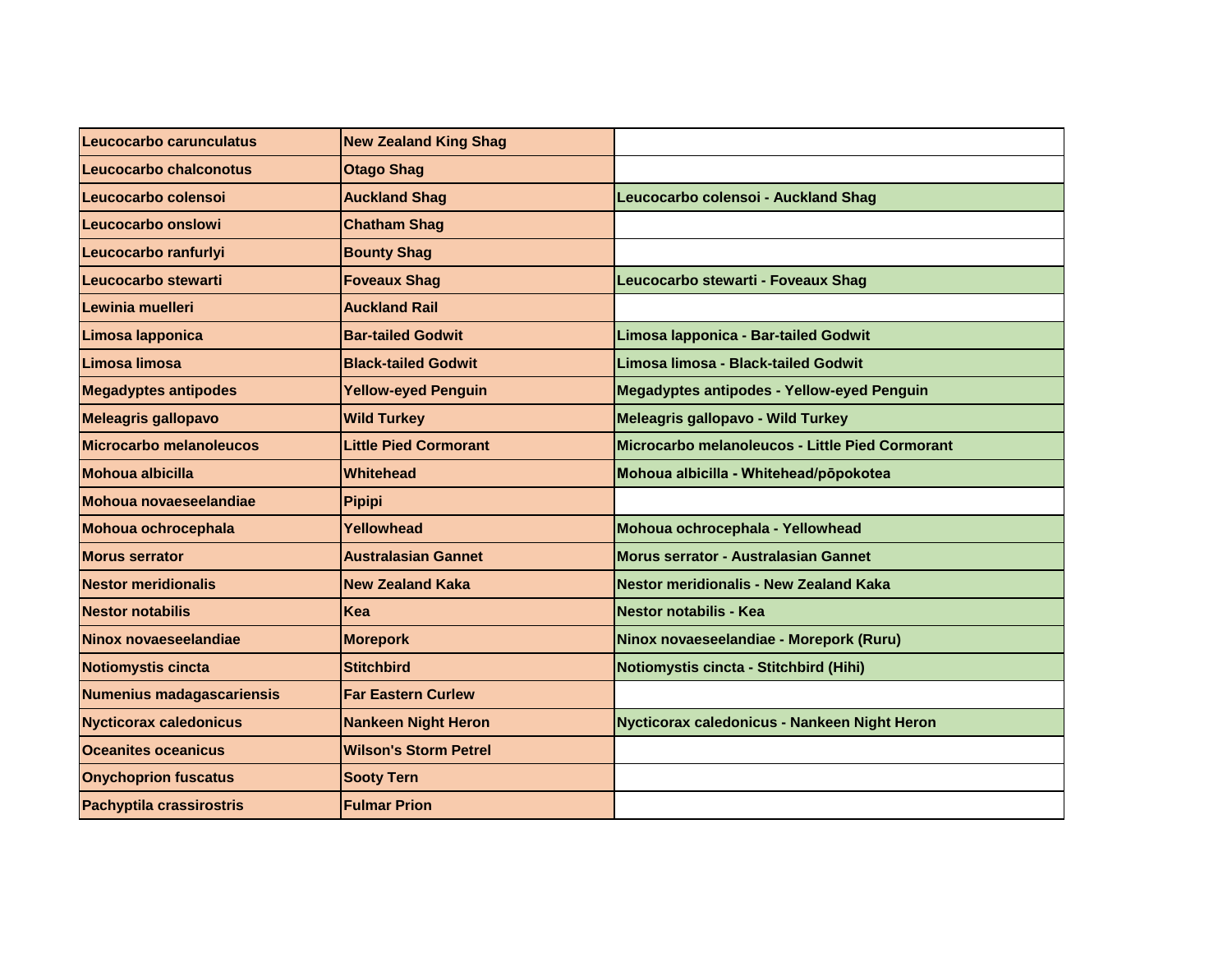| Pachyptila desolata               | <b>Antarctic Prion</b>           |                                                     |
|-----------------------------------|----------------------------------|-----------------------------------------------------|
| Pachyptila salvini                | <b>Salvin's Prion</b>            |                                                     |
| Pachyptila turtur                 | <b>Fairy Prion</b>               |                                                     |
| Pachyptila vittata                | <b>Broad-billed Prion</b>        | Pachyptila vittata - Broad-billed Prion             |
| Pagodroma nivea                   | <b>Snow Petrel</b>               |                                                     |
| <b>Passer domesticus</b>          | <b>House Sparrow</b>             | <b>Passer domesticus - House Sparrow</b>            |
| <b>Pavo cristatus</b>             | <b>Indian Peafowl</b>            |                                                     |
| Pelagodroma marina                | <b>White-faced Storm Petrel</b>  |                                                     |
| Pelecanoides urinatrix            | <b>Common Diving Petrel</b>      |                                                     |
| Petroica australis                | <b>South Island Robin</b>        | Petroica australis - South Island Robin             |
| <b>Petroica longipes</b>          | <b>North Island Robin</b>        | Petroica longipes - North Island Robin              |
| Petroica macrocephala             | <b>Tomtit</b>                    | Petroica macrocephala - Tomtit                      |
| <b>Phalacrocorax carbo</b>        | <b>Great Cormorant</b>           |                                                     |
| <b>Phalacrocorax featherstoni</b> | <b>Pitt Shag</b>                 |                                                     |
| <b>Phalacrocorax punctatus</b>    | <b>Spotted Shag</b>              | Phalacrocorax punctatus - Spotted Shag              |
| <b>Phalacrocorax sulcirostris</b> | <b>Little Black Cormorant</b>    | Phalacrocorax sulcirostris - Little Black Cormorant |
| <b>Phalacrocorax varius</b>       | <b>Australian Pied Cormorant</b> | Phalacrocorax varius - Australian Pied Cormorant    |
| <b>Phasianus colchicus</b>        | <b>Common Pheasant</b>           |                                                     |
| <b>Philesturnus carunculatus</b>  | <b>South Island Saddleback</b>   | Philesturnus carunculatus - South Island Saddleback |
| <b>Philesturnus rufusater</b>     | <b>North Island Saddleback</b>   | Philesturnus rufusater - North Island Saddleback    |
| Platalea regia                    | <b>Royal Spoonbill</b>           | Platalea regia - Royal Spoonbill                    |
| <b>Platycercus eximius</b>        | <b>Eastern Rosella</b>           | Platycercus eximius - Eastern Rosella               |
| <b>Pluvialis fulva</b>            | <b>Pacific Golden Plover</b>     | Pluvialis fulva - Pacific Golden Plover             |
| <b>Pluvialis squatarola</b>       | <b>Grey Plover</b>               |                                                     |
| <b>Podiceps cristatus</b>         | <b>Great Crested Grebe</b>       | <b>Podiceps cristatus - Great Crested Grebe</b>     |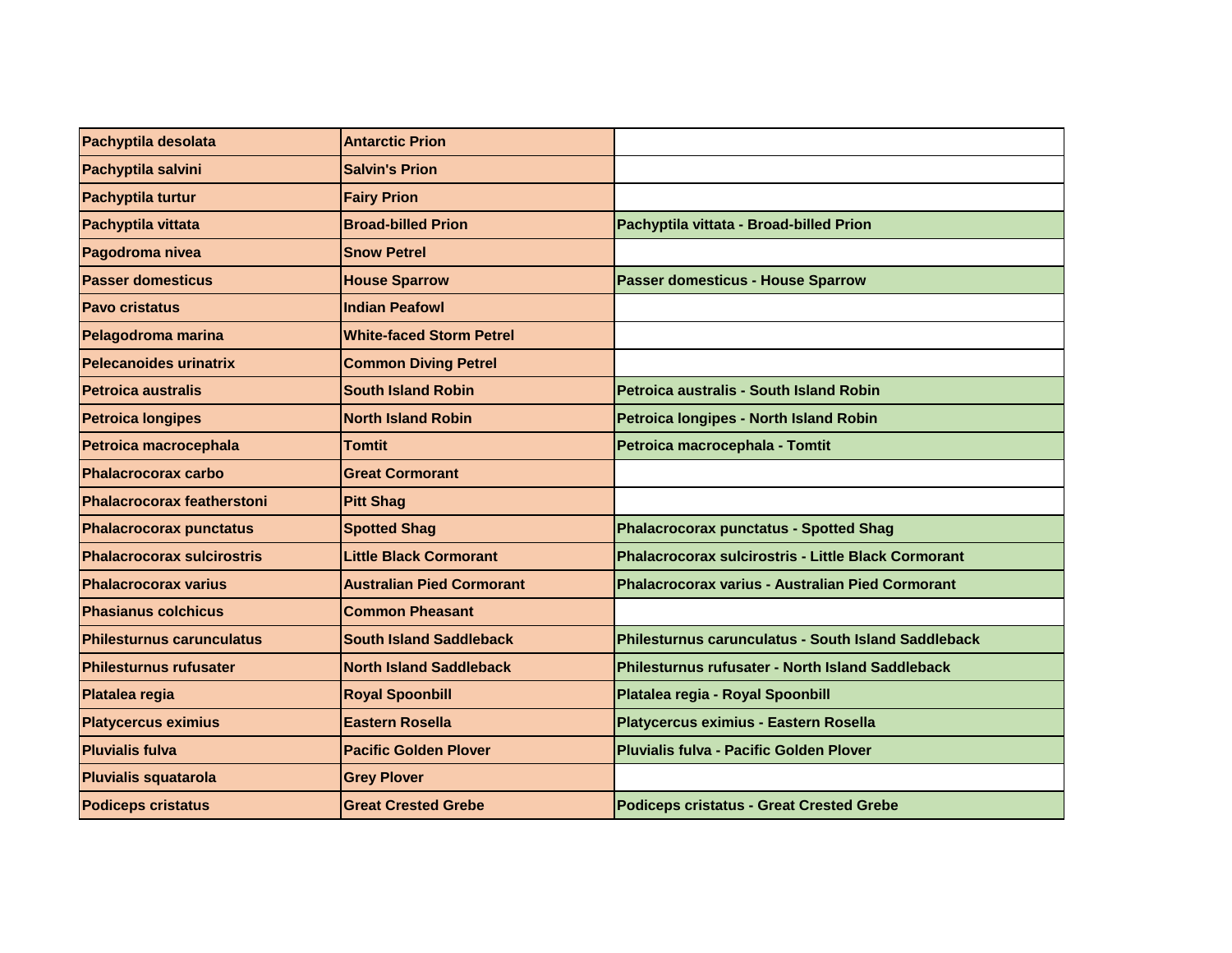| <b>Poliocephalus rufopectus</b>   | <b>New Zealand Grebe</b>          | Poliocephalus rufopectus - New Zealand Grebe (Weweia)       |
|-----------------------------------|-----------------------------------|-------------------------------------------------------------|
| <b>Poodytes punctatus</b>         | <b>New Zealand Fernbird</b>       |                                                             |
| <b>Poodytes rufescens</b>         | <b>Chatham Fernbird</b>           |                                                             |
| Porphyrio hochstetteri            | <b>South Island Takahe</b>        | Porphyrio hochstetteri - South Island Takahe                |
| <b>Porphyrio melanotus</b>        | <b>Australasian Swamphen</b>      | Porphyrio melanotus - Australasian Swamphen                 |
| <b>Procellaria aequinoctialis</b> | <b>White-chinned Petrel</b>       |                                                             |
| <b>Procellaria cinerea</b>        | <b>Grey Petrel</b>                |                                                             |
| <b>Procellaria parkinsoni</b>     | <b>Black Petrel</b>               |                                                             |
| <b>Procellaria westlandica</b>    | <b>Westland Petrel</b>            |                                                             |
| Prosthemadera novaeseelandiae     | Tui                               | Prosthemadera novaeseelandiae - Tui                         |
| <b>Prunella modularis</b>         | <b>Dunnock</b>                    | <b>Prunella modularis - Dunnock</b>                         |
| <b>Pterodroma axillaris</b>       | <b>Chatham Petrel</b>             |                                                             |
| <b>Pterodroma cervicalis</b>      | <b>White-necked Petrel</b>        |                                                             |
| Pterodroma cookii                 | <b>Cook's Petrel</b>              |                                                             |
| Pterodroma gouldi                 | <b>Grey-faced Petrel</b>          |                                                             |
| Pterodroma inexpectata            | <b>Mottled Petrel</b>             |                                                             |
| Pterodroma lessonii               | <b>White-headed Petrel</b>        |                                                             |
| <b>Pterodroma magentae</b>        | <b>Magenta Petrel</b>             |                                                             |
| <b>Pterodroma mollis</b>          | <b>Soft-plumaged Petrel</b>       |                                                             |
| Pterodroma neglecta               | <b>Kermadec Petrel</b>            |                                                             |
| Pterodroma nigripennis            | <b>Black-winged Petrel</b>        |                                                             |
| Pterodroma pycrofti               | <b>Pycroft's Petrel</b>           |                                                             |
| <b>Ptilinopus porphyraceus</b>    | <b>Crimson-crowned Fruit Dove</b> | <b>Ptilinopus porphyraceus - Crimson-crowned Fruit Dove</b> |
| <b>Puffinus assimilis</b>         | <b>Little Shearwater</b>          |                                                             |
| <b>Puffinus gavia</b>             | <b>Fluttering Shearwater</b>      |                                                             |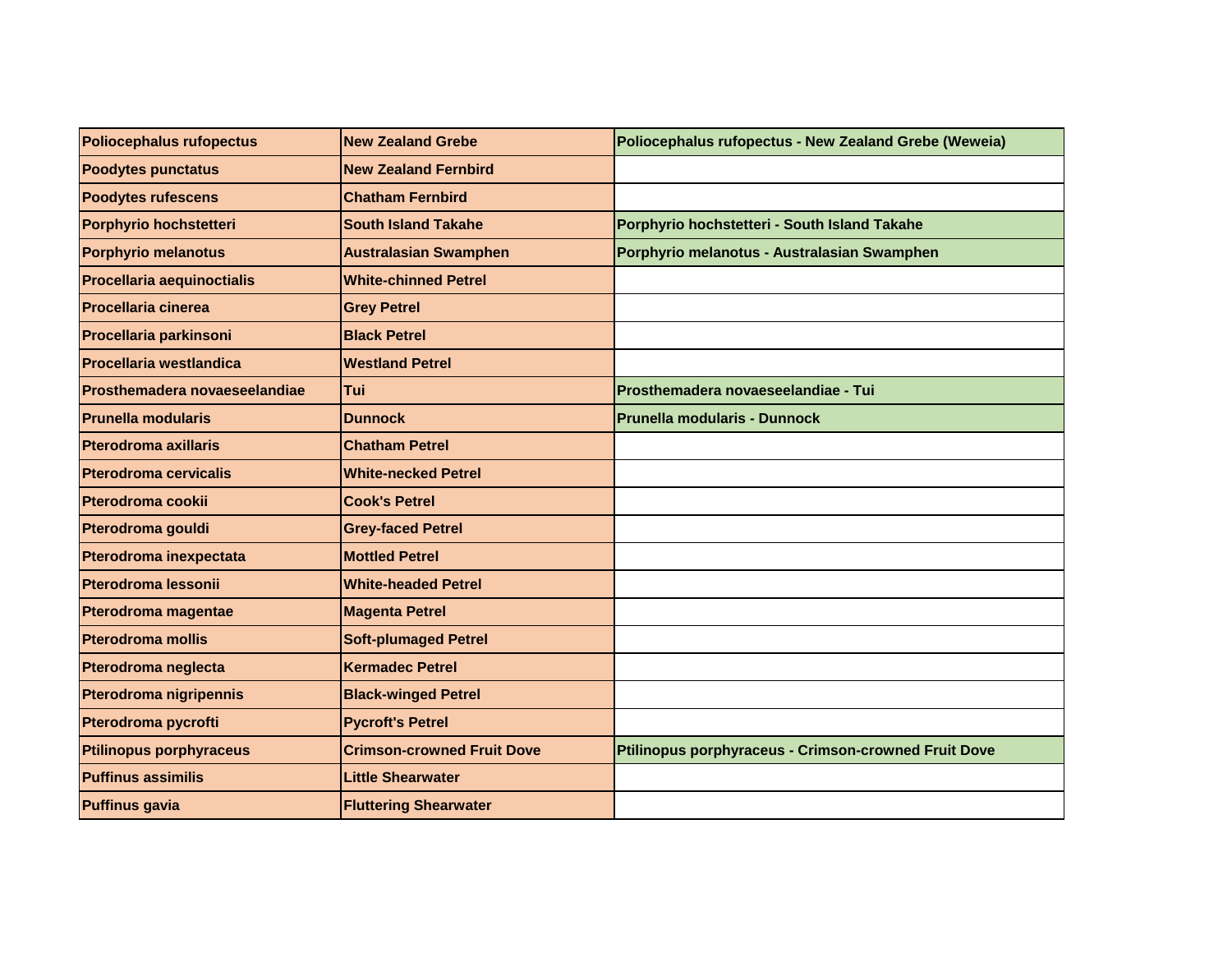| <b>Puffinus huttoni</b>         | <b>Hutton's Shearwater</b>   |                                            |
|---------------------------------|------------------------------|--------------------------------------------|
| <b>Pycnonotus cafer</b>         | <b>Red-vented Bulbul</b>     |                                            |
| Pygoscelis adeliae              | <b>Adelie Penguin</b>        |                                            |
| <b>Pygoscelis antarcticus</b>   | <b>Chinstrap Penguin</b>     |                                            |
| <b>Rhipidura fuliginosa</b>     | <b>New Zealand Fantail</b>   | Rhipidura fuliginosa - New Zealand Fantail |
| Spatula rhynchotis              | <b>Australasian Shoveler</b> |                                            |
| Spilopelia chinensis            | <b>Spotted Dove</b>          |                                            |
| <b>Stercorarius antarcticus</b> | <b>Brown Skua</b>            |                                            |
| Stercorarius maccormicki        | <b>South Polar Skua</b>      |                                            |
| <b>Stercorarius parasiticus</b> | <b>Parasitic Jaeger</b>      |                                            |
| <b>Stercorarius pomarinus</b>   | <b>Pomarine Jaeger</b>       |                                            |
| Sterna striata                  | <b>White-fronted Tern</b>    | Sterna striata - White-fronted Tern        |
| Sterna vittata                  | <b>Antarctic Tern</b>        |                                            |
| Sternula nereis                 | <b>Fairy Tern</b>            |                                            |
| <b>Strigops habroptila</b>      | <b>Kakapo</b>                | Strigops habroptila - Kakapo               |
| <b>Sturnus vulgaris</b>         | <b>Common Starling</b>       | <b>Sturnus vulgaris - Common Starling</b>  |
| Sula dactylatra                 | <b>Masked Booby</b>          |                                            |
| <b>Synoicus ypsilophorus</b>    | <b>Brown Quail</b>           |                                            |
| Tachybaptus novaehollandiae     | <b>Australasian Grebe</b>    |                                            |
| <b>Tadorna tadornoides</b>      | <b>Australian Shelduck</b>   |                                            |
| Tadorna variegata               | <b>Paradise Shelduck</b>     | Tadorna variegata - Paradise Shelduck      |
| <b>Thalassarche bulleri</b>     | <b>Buller's Albatross</b>    |                                            |
| Thalassarche cauta              | <b>Shy Albatross</b>         |                                            |
| Thalassarche chrysostoma        | <b>Grey-headed Albatross</b> |                                            |
| <b>Thalassarche impavida</b>    | <b>Campbell Albatross</b>    | Thalassarche impavida - Campbell Albatross |